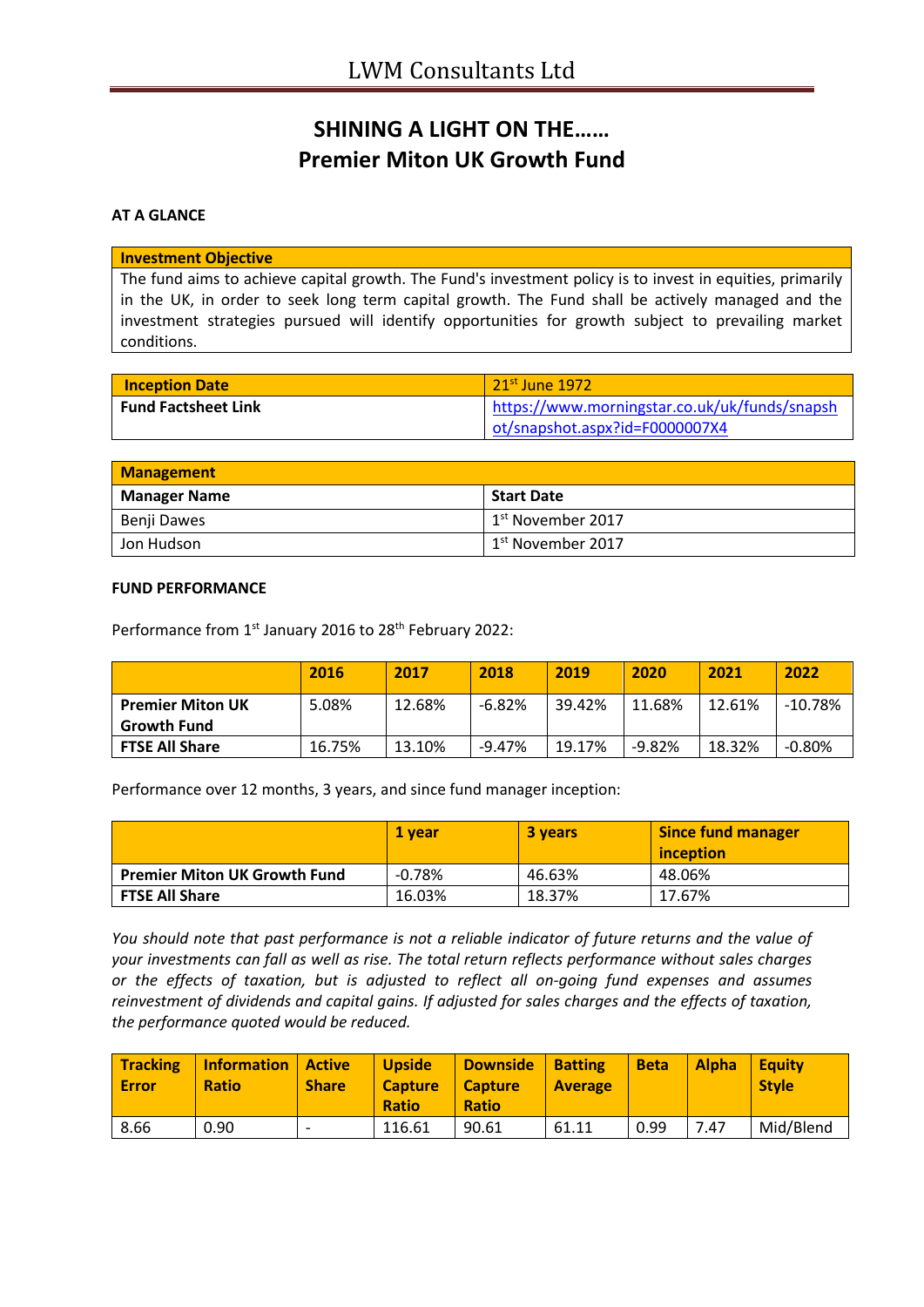# LWM Consultants Ltd

| <b>Volatility Measurements</b> |        |
|--------------------------------|--------|
| 3-Yr Std Dev (volatility)      | 23.59% |
| 3-Yr Mean Return (average)     | 13.61% |

| <b>Investment Style Details</b> |        |  |
|---------------------------------|--------|--|
| Giant                           | 10.32% |  |
| Large                           | 5.95%  |  |
| Medium                          | 30.42% |  |
| Small                           | 26.38% |  |
| Micro                           | 25.37% |  |

| Top 5 Holdings - 63 Equity Holdings |                           |       |
|-------------------------------------|---------------------------|-------|
| IG Group Holdings PLC               | <b>Financial Services</b> | 3.71% |
| <b>Spirent Communications PLC</b>   | Technology                | 3.14% |
| <b>Jet2 PLC Ordinary Shares</b>     | <b>Consumer Cyclical</b>  | 2.78% |
| Drax Group PLC                      | Utilities                 | 2.68% |
| Games Workshop Group PLC            | <b>Consumer Cyclical</b>  | 2.68% |

| <b>Top 5 Sectors</b>          |        |
|-------------------------------|--------|
| <b>Consumer Cyclical</b>      | 18.42% |
| <b>Financial Services</b>     | 15.54% |
| <b>Communication Services</b> | 12.42% |
| Industrials                   | 10.40% |
| <b>Basic Materials</b>        | 8.84%  |

### **UPDATE….**

We have followed this fund for some time and like the managers. They have different styles, with Jon focused on value, Benji growth. This enables them to identify the highest quality growth companies without overpaying for them. Everything is jointly agreed and they take responsibility for each holding.

The fund is skewed towards small and mid-cap, but this is an all-cap strategy so can increase the larger cap weighting if needed. It is about where they are finding the opportunities. They run a responsible version of this fund and there is about an 80% overlap, and therefore there is a moral overlay but not the exclusions.

The current market environment has seen this fund struggle as today's growth companies are yesterday's laggards. There has been a shift to materials, energy, telecoms, and banks. This is not an area they have a great deal of exposure to as they want to be invested for the long term. They can be flexible but they don't want to compromise on quality and growth.

An area of interest to them includes the metaverse. The UK video game sector is strong with high barriers to entry and high returns on capital. The area is going through a period of transformation, with big tech giants trying to enter the market, and this has seen M&A (Mergers and Acquisitions) from the likes of Microsoft and Netflix. Compared to the US, the UK offers superior growth potential at lower valuations, and two examples were Devolver and TinyBuild.

Fintech is another area which is harnessing digital technology, and the likes of Alpha FX offer great growth potential at lower valuations to its peers. One other area is cyber security and one of the leading companies is Darktrace.